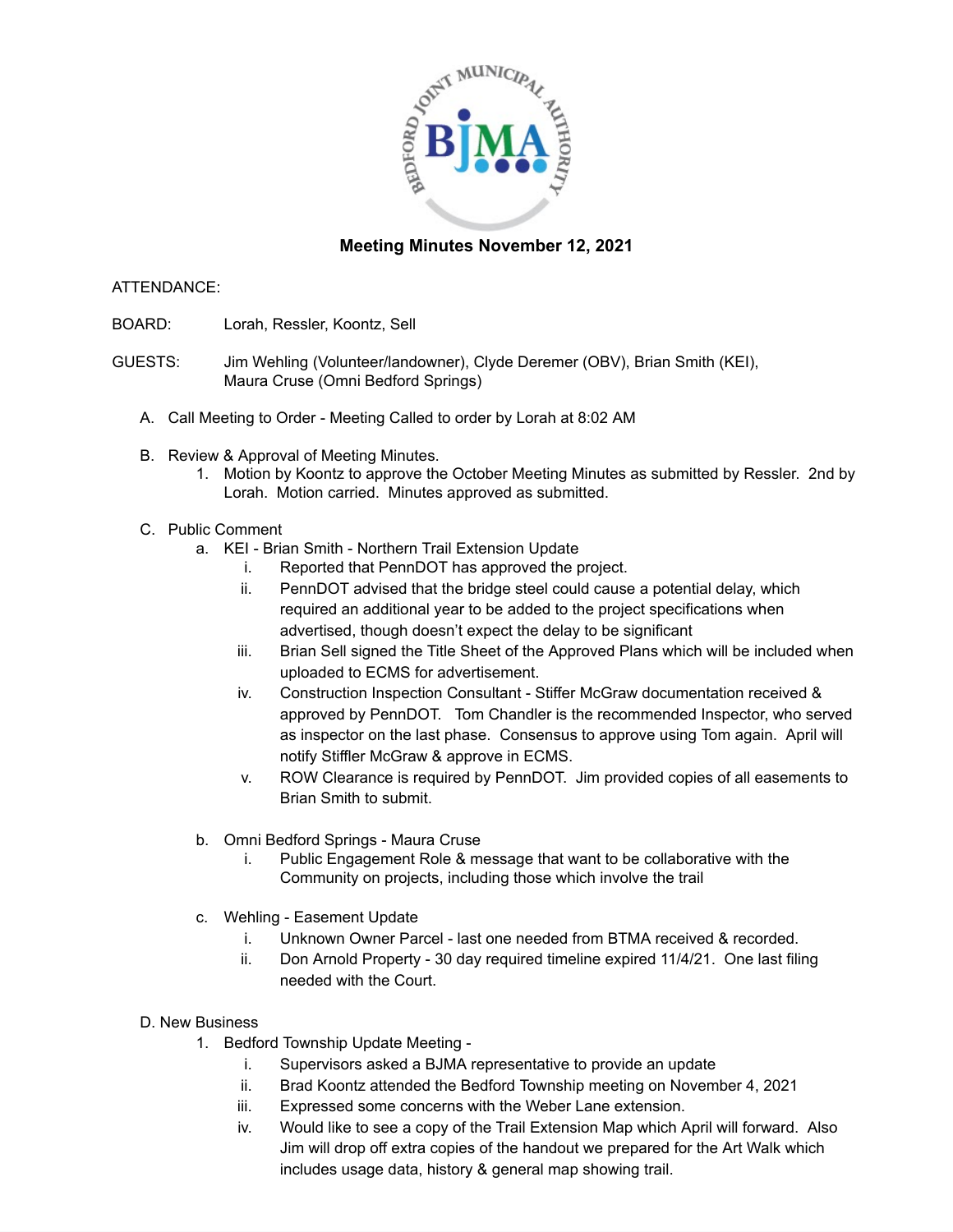- 2. Vice Chairman Mary Lorah Term Expiration 12/31/2021
	- i. Mary has agreed to serve another term. Motion by Ressler to re-appoint Mary Lorah for another 5 year term and continue Vice Chairman. 2nd by Sell. Motion carries. April will notify the Borough & Township accordingly.

## E. Old Business

- 1. Trail Storm Damage Repair/Maintenance
	- a. The drainage pipe near the horse corral still needs to be cleared out following the Ida Storm. Approx 75% impaired with debris.
	- b. The Bedford Borough / Township Jointly owned Sewer Jet weight of 13 tons exceeds our posted 10 ton bridge capacity.
	- c. Brian Sell suggested reaching out to Bedford Fire Department to see if they can assist. Jim will reach out
- 2. OBV to Weber Lane Phase, possible trailheads
	- a. Brian spoke to the property owner at the corner of Route 220 and Weber Lane who has no interest in donating at this time. Approx 1 acre. Owner has no plans for property at this time, but would consider selling in the future.
	- b. Jim suggested that property could be an ideal location for a "welcome center" for the Bedford Community, as well as provide parking for trail access if/once extends to Weber Lane. Perhaps partner with local organizations to develop the idea.
	- c. There are deed restrictions which may affect sale price. Assessed value \$100,000.
	- d. Brain will continue to have discussions with the owner.
- 3. Eagle Scout Project Bike Fix-it station Report from Mary Jo
	- a. Max plans to have the project built, installed & finished by the end of November
	- b. He will have a plaque made and affixed to the concrete pad
	- c. Omni Bedford Springs helped with digging and preparing the pad area, His troop helped with the frame & Clark Contractors helped with pouring the concrete pad
- 4. Boat Launch
	- a. No further response from Chris Reed at this time, following April's email and phone call.
	- b. The Fish & Boat Commission is accepting Boating Facility Gran Applications which are due by December 30. The grant can be used for site acquisition, development, expansion, etc. for recreational boat access facilities. Eligible construction projects include boat ramps, courtesy floats, restrooms, access roads, parking areas and signs. Funds may also be used to make facilities ADA compliant. Funding requests require a 50% match. PFBC encourages townships, boroughs and municipal and county governments to apply.
	- c. Without a response from Rutters, agreed it does not make sense to pursue funding now. April will reach out to Rutters again to see if still have interest in the project.

## D. Reports of Officers

- Chairman -
- Vice Chairman- Suggested working with Mark at PA Fish & Boat Commission to help with stream bank improvements along the existing trail to help protect and prevent future negative storm damage. Following discussion Mary will contact Mark to explore.
- Secretary- SAM Registration Submitted. New DUNS number assigned. Reimbursement agreement changes were required & completed. April & Brian signed/executed the Shared Use Trail Agreement, which we had already signed & submitted the resolution for back in May. Barb Diehl offered records storage space at the Borough Office.
- Treasurer See attached Treasurer's Report. Received a significant \$13,000 donation from the Russell Trust. Motion by Ressler to accept report & pay bills. 2nd by Sell. Motion approved. Our Greenways Grant still has a balance of 10%; SAPD&C 50% and Bedford County had approved \$15,000. Now that the work funded by the grants has been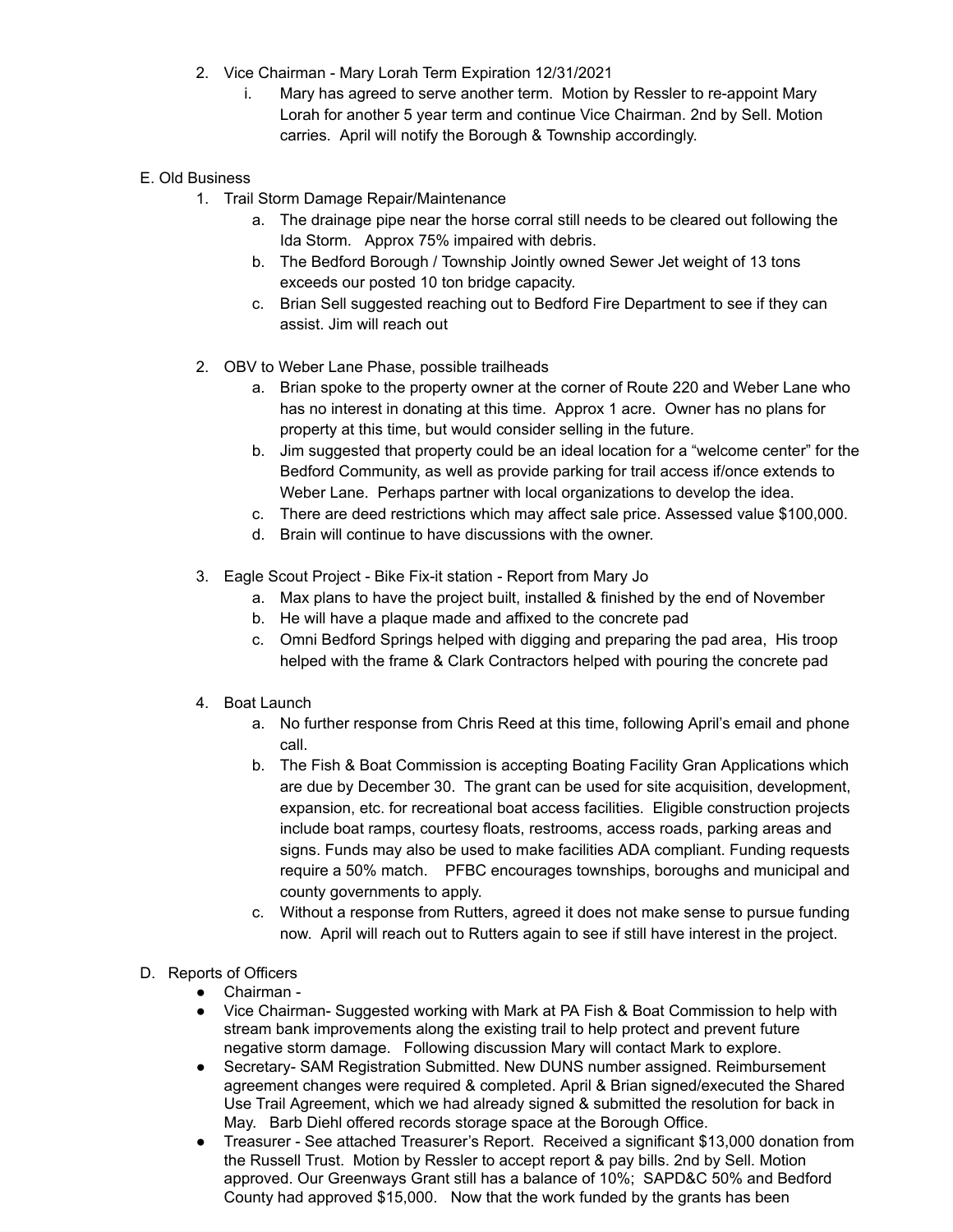completed, Brad will gather all documentation to request the reimbursements which will total \$54,285. No invoices yet from Atty Snyder. Jim totaled all the recording fees for our easements & discussed reimbursement of these fees to Atty Snyder at December meeting

● Secretary-Treasurer -

### Meeting adjourned at 9:25 AM

Next Meeting will be December 10th @ 8:00 AM at 127 S. Juliana St., Bedford, PA